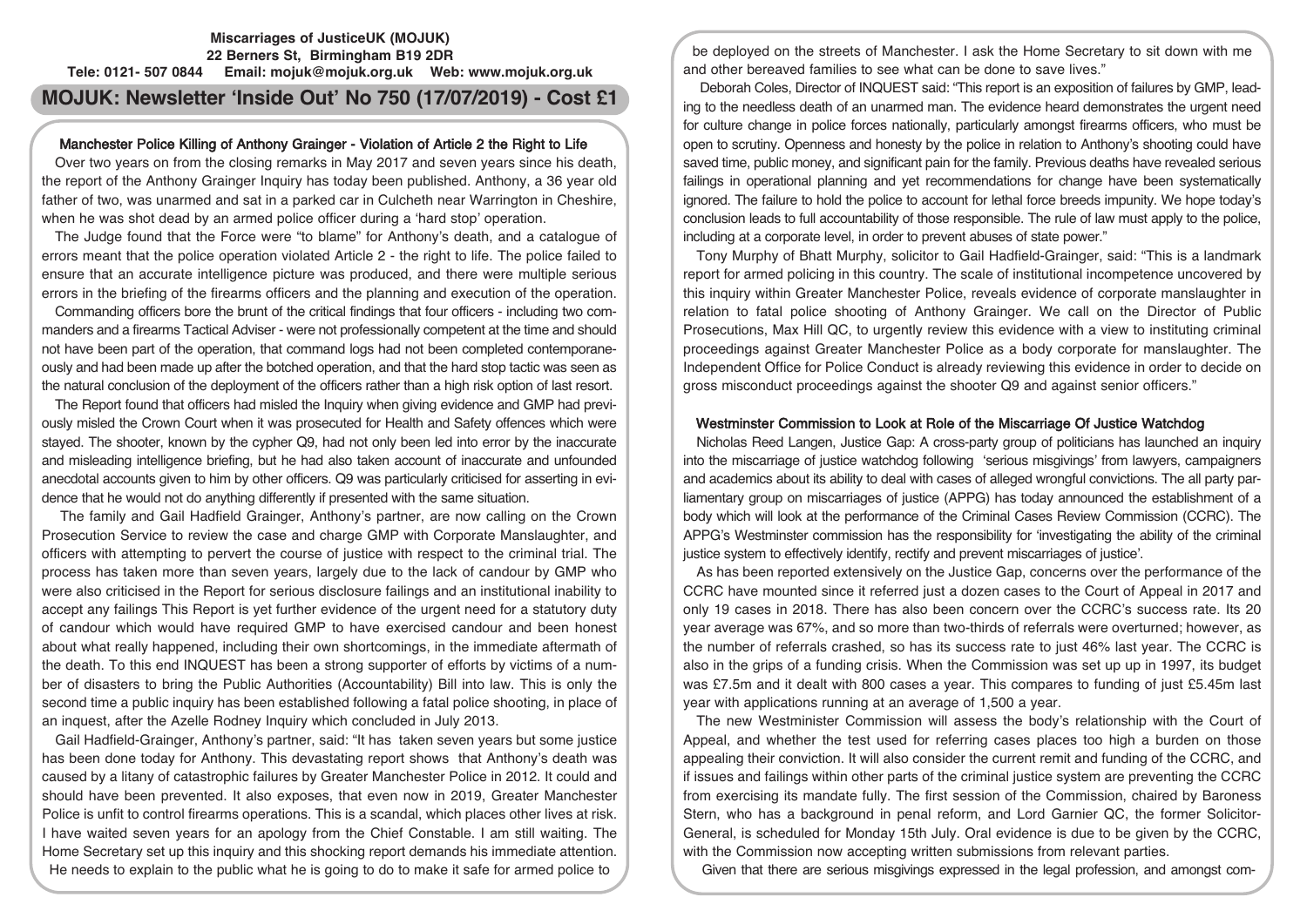mentators and academics, about the remit of the Criminal Cases Review Commission (CCRC) and its ability to deal with cases of miscarriages of justice, and given that perceptions of injustice within the criminal justice system are as damaging to public confidence as actual cases of injustice, the Commission will inquire into: 1.The ability of the CCRC, as currently set up, to deal effectively with alleged miscarriages of justice; 2. Whether statutory or other changes might be needed to assist the CCRC to carry out its function, including; (i) the CCRC's relationship with the Court of Appeal with particular reference to the current test for referring cases to it (the 'real possibility' test); (ii) the remit, composition, structure and funding of the CCRC; 3. The extent to which the CCRC's role is hampered by failings or issues elsewhere in the criminal justice system; and make recommendations.

## All Fair In Love And Law: No Duty to Inform the Opposing Party of its Mistakes?

Number 5 Chambers: The recent decision of the Court of Appeal in Woodward v Phoenix Healthcare Distribution Ltd [2019] EWCA Civ 985 provides an important clarification as to whether lawyers have a duty to inform the opposing party of their mistakes when conducting litigation. The claimant appealed against a decision which overturned an order made by Master Bowles to retrospectively validate service of the claim form under CPR r.6.15(2) on the defendant's solicitors, who had not notified the claimant that they were authorised to accept service.

The claimant issued the claim form on 19 June 2017, the day before the expiration of the limitation period on 20 June 2017. Pursuant to CPR r.7.5(1), the claim form had to be served no later than midnight on 19 October 2017. On 17 October 2017, two days before the expiry of the time allowed for service, the claimant sent the claim form, particulars of claim and a response pack by first class post and email to the defendant's solicitors. The defendant's solicitors were not authorised to accept service. They had not notified the claimant that they were so authorised, nor had the claimant asked them. The defendant's solicitors took instructions and decided that they would not inform the claimant that service had been invalid until after the expiry of the deadline.

On 20 October 2017, the defendant's solicitors duly notified the claimant that they were not authorised to accept service. The claimant took immediate steps to comply with service and the necessary documentation was properly served on the defendant by courier, first class post and email just after 11am on 20 October 2017, 11 hours after the deadline. The claimant successfully applied for retrospective validation of service pursuant to the court's discretion under CPR r.6.15(2). Master Bowles held that the defendant had an obligation to the Court under CPR r.1.3 to give effect to the overriding objectives rather than indulging in "technical game playing". This decision was reversed by HHJ Hodge on appeal.

Judgment: The Court of Appeal unanimously dismissed the appeal of HHJ Hodge's decision. LJ Asplin made the following findings in her judgment: The Supreme Court in Barton v Wright Hassall LLP [2018] UKSC 12 was clear that there is no positive duty to advise an opposing party of its own error. This finding was therefore inconsistent with Master Bowles reasoning that there had been a breach of CPR r.1.3 occasioned by the failure to warn. Further, Denton v White[2014] EWCA Civ 906 did not apply to the issues raised here. The comment at paragraph 41 of Denton v White that it was "wholly inappropriate" to take advantage of an opponent's mistake was directed at inappropriate resistance to applications for relief from sanctions which are bound to succeed and was made in a different context.[1]

The defendant's decision to accept the advantage given by the claimant's failure was not "technical game playing". The defendant solicitors had acted legitimately by taking its client's instructions on how to proceed and deciding not to notify the claimant before the deadline.

The situation could be distinguished fromAbela v Baadarani [2013] UKSC 44 as the defendant's solicitors had not contributed to the claimant's error or tried to obstruct service.

The claimant had courted disaster with its last-minute approach to service. LJ Asplin affirmed Lord Sumption's comments in Barton, that such an approach "can have only a very limited claim on the court's indulgence". The claimant should have served the claim form and sought an extension of time for service of the particulars of claim. There was far more leniency in the rules relating to an extension compared to the rules regulating service. It had been unreasonable for the claimant to risk failing to comply with the deadline by delaying service to such an extent.

Observations: The judgment is a reminder of the importance of ensuring absolute compliance with the rules on service, particularly where a limitation deadline is approaching. It is always a risk to rely on the Court to correct errors, even if the failure to comply appears to be merely technical. Prompt service of the claim form and particulars of claim will find favour with the Court as the claimant's dilatory approach to service was an important factor in the Court's decision. It is important to note that the situation is no more lenient when dealing with a litigant in person. Although Woodward v Phoenix did not concern a litigant in person, the Supreme Court in Barton clearly stated that the defendant was under no duty to warn the claimant litigant in person that service was invalid.[2] The fact that there had been time for the defendant to warn the claimant of its error, unlike in Barton, did not impose a duty on the defendant to do so. The judgment, however, leaves the door ajar on this issue as LJ Asplin notes that: "the position may well be different if there is a substantial period before the expiry of the limitation period".[3]

## Glenanne Murder Gang: Court of Appeal Rules Investigation Must be Held

BBC News: A full, independent investigation into alleged collusion between the security services and the Glenanne gang must be held, the Court of Appeal has ruled. The Glenanne gang was a 1970s loyalist paramilitary unit which has been linked to about 120 Troubles-era murders. Members included Ulster Volunteer Force (UVF) paramilitaries as well as some serving police officers and soldiers. The court ruled victims' families had a legitimate expectation an independent investigation would take place. Lord Chief Justice, Sir Declan Morgan, warned the PSNI's new Chief Constable Simon Byrne that if he "unduly delays in appointing independent officers" to oversee the new investigation into alleged collusion, he would be "at risk of further proceedings" from victims' relatives.

The Glenanne gang was based at a farm in Glenanne, County Armagh, in the 1970s. Its members are suspected of involvement in about 90 attacks during the Troubles, including the 1974 Dublin and Monaghan bombings, which killed 33 people, and the 1975 Miami Showband Massacre targeting one of Ireland's best-known showbands. The gang was also implicated in fatal bombings at the Step Inn pub in Keady, County Armagh, and the Hillcrest Bar in Dungannon, County Tyrone.

An investigation into alleged security force collaboration with the gang was started by the now defunct Historical Enquiries Team (HET). However, the HET was later abolished and the report, thought to be 80% complete, was shelved. Families argued they were promised an investigation. Initial legal proceedings against the PSNI were taken by Edward Barnard, whose 13-year-old brother Patrick was killed in the Hillcrest Bar bombing. The boy was one of four people to die in the no-warning explosion on St Patrick's Day, 1976. Five years later, Dungannon UVF member Garnet James Busby received a life sentence after admitting his role in the bombing and other terrorist offences.

Friday's Court of Appeal ruling upholds a previous court's decision that had been challenged by the former PSNI Chief Constable, Sir George Hamilton. Sir George had argued that the Hillcrest Bar bombing investigation met the "gold standard" of human rights obligations by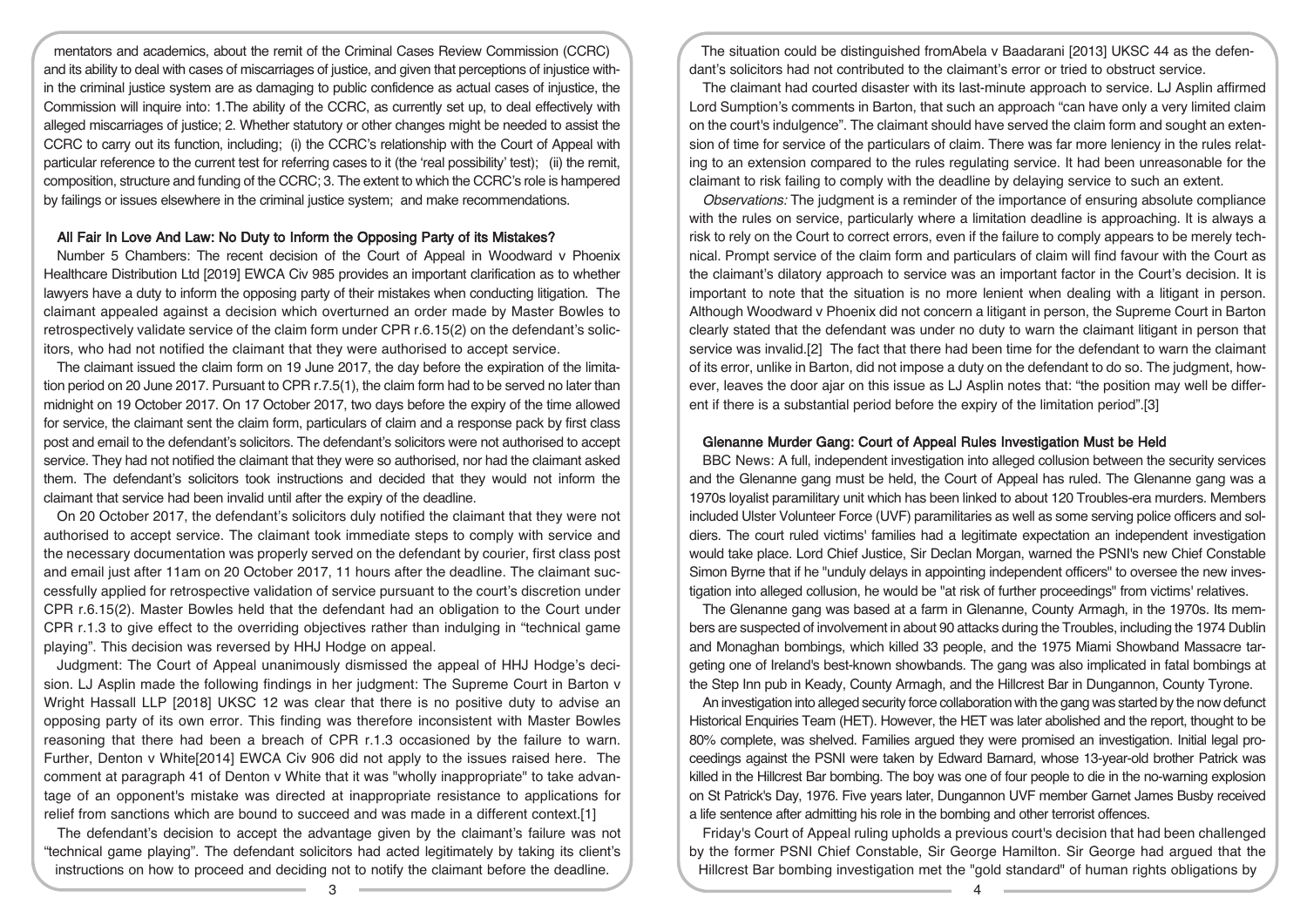securing a conviction. He also argued that the HET review into the bombing had identified no security force collusion with the killers. But Mr Barnard's lawyers told the Court of Appeal a number of promises meant there was a compelling case for producing an overarching report on alleged collusion. They claimed off-duty police officers and soldiers were connected by weapons to the "extraordinary pattern" of loyalist killings.

Delivering judgment in the appeal, Sir Declan upheld the finding that police representations amounted to a procedural legitimate expectation. But because the Hillcrest Bar killings occurred 24 years before the Human Rights Act came in to force, the court said there is no Article 2 duty to complete such an investigation. Deciding not to make an order compelling police to act, Sir Declan instead ruled there had been a breach of Mr Barnard's legitimate expectation that independent officers would analyse the HET database for any wider collusion between paramilitaries and security forces in the Glenanne gang murders.b

## Eight Out of 10 Suspects Identified by Met's Facial Recognition 'Innocent'

Sapan Maini-Thompson, Justice Gap: New research into the Metropolitan police's use of facial recognition technology has found that more than eight out of 10 suspects (81%) flagged by the system are innocent. Commissioned by Scotland Yard, the authors of the report surmise that without explicit legal authorisation, it is 'highly possible' that the 'live facial recognition' trial process would be held unlawful if challenged before the courts. The technology allows for the real time biometric processing of video imagery in order to identify individuals. Its use raises various human rights concerns. For example, the Surveillance Camera Commissioner has noted that the significant future capability of facial recognition software may be even more intrusive on the privacy of citizens than aspects of covert surveillance.

The anti-surveillance group, Big Brother Watch, moreover, has compared the use of facial recognition to a large-scale identity check, equivalent to checking papers or fingerprinting at physical checkpoints. Between 2016 and 2019 the Met conducted a total of 10 test deployments, trialling facial recognition. Written by Professor Peter Fussey and Dr Daragh Murray from the University of Essex, the report evaluates the accuracy of the technology at recognising the faces of individuals recorded on watchlists. They find that facial recognition matches are verifiably correct in less than one-in-five instances.

Human rights law requires that any interference with individuals' rights be in accordance with the law, pursue a legitimate aim and be 'necessary in a democratic society'. As established in S and Marper v UK – a case concerning the retention of DNA, fingerprints and cellular samples – police forces must 'strike the right balance' between the pursuit of a policy aim and interference with individual rights. Because facial recognition involves biometric processing, it relates to data protection and the right to private life. The report finds that the implicit legal authorisation claimed by the Metropolitan police for the use of facial recognition – coupled with the absence of publicly available, clear, online guidance – is likely inadequate when compared with the 'in accordance with the law' requirement. Of the legal sources cited by the Met, only the common law and the Protection of Freedoms Act 2010 could potentially establish an implicit legal basis for the technology. Legal ambiguity in turn diminishes the 'foreseeability' of how facial recognition technology is utilised.

In response, Duncan Ball, the Met's deputy assistant commissioner, said that they were 'extremely disappointed with the negative and unbalanced tone of this report.' 'We have a legal basis for this pilot period and have taken legal advice throughout,' he said. 'We believe the

public would absolutely expect us to try innovative methods of crime fighting in order to make London safer.' Facial recognition technology may also fall short of being 'necessary in a democratic society'. As established by the Surveillance Camera Commissioner's March 2019 guidance on 'Police Use of Automated Facial Recognition Technology with Surveillance Camera Systems', the Met must prepare impact and risk assessment documents. In the view of the report's authors, however, these have been inadequate. There has been a lack of effective consideration on alternative measures and the criteria for including 'wanted' persons on watchlists contains 'significant ambiguity'. Reduced clarity risks eroding public trust, says the report.

As the European Court of Human Rights recently held in Big Brother Watch v UK, the law must be sufficiently clear such that the public know when and how public authorities are empowered to use surveillance methods. Despite the Met's claims that the deployments were on a trial basis, there was in fact no clear distinction between the research objectives of the trial and the operational use of the technology. Professor Fussey and Dr Murray wrote: 'Treating live facial recognition camera avoidance as suspicious behaviour undermines the premise of informed consent.' 'The arrest of live facial recognition camera-avoiding individuals for more minor offences than those used to justify the test deployments raise clear issues regarding the extension of police powers and of "surveillance creep".'

Public concerns over discrimination in both the technical performance and police deployment of LFR is further widespread. Earlier this year, for example, San Francisco banned the use of facial recognition technology by city government agencies. The report contends that the prohibition on discrimination requires that police forces take active measures to ensure rights compliance. The policy and campaigns officer at human rights group, Liberty, Hannah Couchman said that it would 'display an astonishing and deeply troubling disregard for our rights if the Met ignored this independent report and continued to deploy this dangerous and discriminatory technology'. The authors further argue that the use of facial recognition technology may have a 'chilling effect' on democratic participation whereby individuals refrain from lawfully exercising their democratic rights because of a fear of police monitoring. This potentially inhibits their right to freedom of expression. The first court case against police use of facial recognition began in May in Cardiff. According to Liberty, the South Wales force will use facial recognition at the Wales National Air show this Saturday in Swansea.

#### Police Use of Child Spies in Criminal Gangs Lawful, High Court Rules

Owen Bowcott, Guardian: Police recruitment and use of child spies to penetrate "county lines" drug gangs and other criminal or terrorist organisations is lawful, the high court has ruled. Rejecting calls for extra safeguards when handling underage informants, Mr Justice Supperstone acknowledged they were more vulnerable than adults but dismissed claims that their human rights were being breached. The case was brought by the charity Just For Kids Law which argued that regulations governing recruiting and deploying children as covert human intelligence sources (CHIS) do not contain "adequate safeguards".

During the hearing last month, Caoilfhionn Gallagher QC, for the charity, said the government believed there was "increasing scope" for using children as informants because they were increasingly involved in serious crimes, both as perpetrators and victims. Gallagher said the use of children in investigations and prosecutions of serious offences such as terrorism, county lines drug offences and child sexual exploitation, raised "serious concerns" about their safety and wellbeing.

But, delivering judgment on Monday, Supperstone concluded that the scheme was lawful.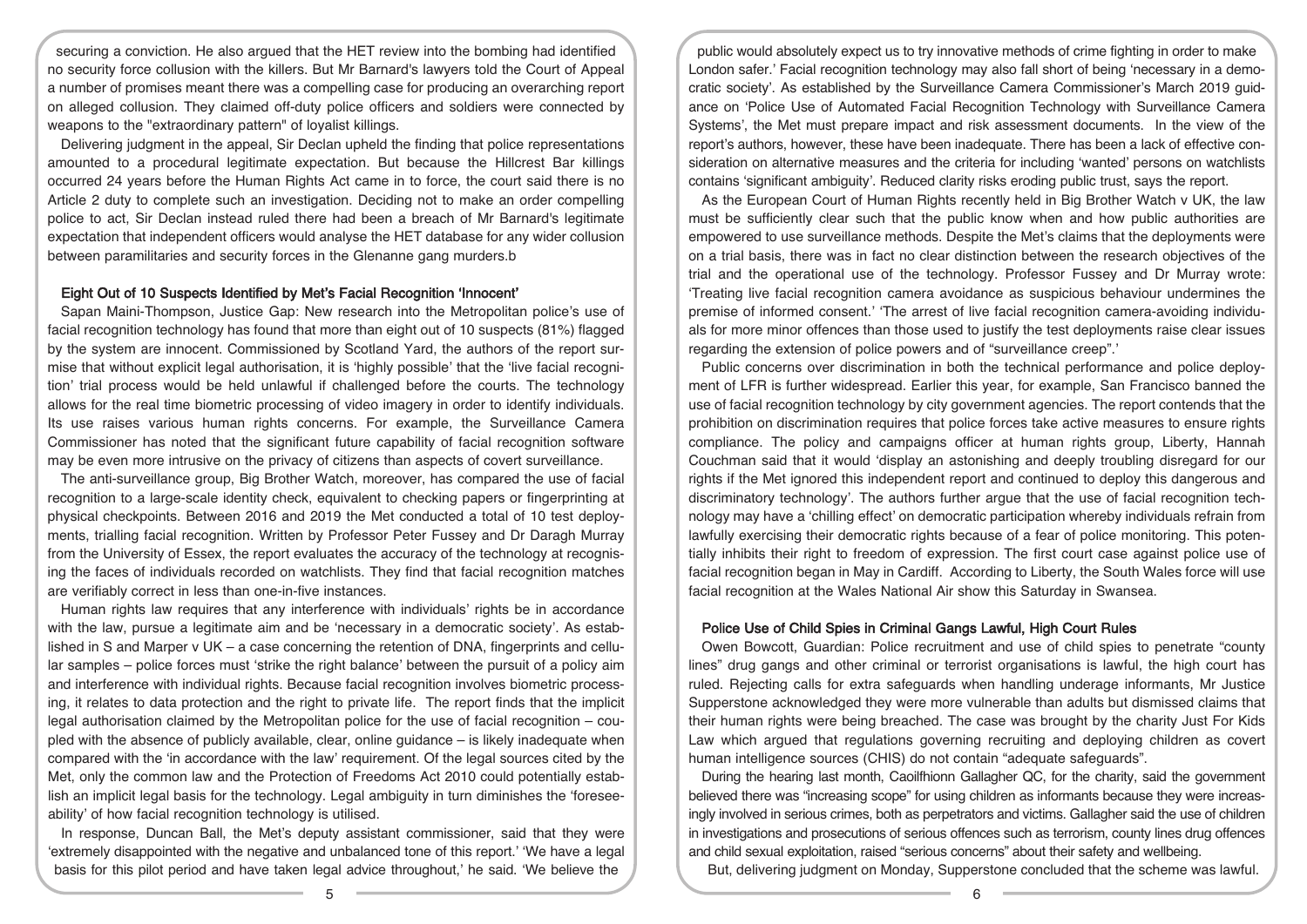He said: "In my judgment, there is no unacceptable risk of breach of the … rights of a juvenile CHIS inherent in the scheme. "I reject the claimant's contention that the scheme is inadequate in its safeguarding of the interests and welfare of juvenile CHIS." The judge also found that it was "not irrational" for the scheme to ensure that an appropriate adult was provided for those aged 15 and under but not for those aged 16 and 17. Supperstone said his conclusions had been "reinforced" by confidential material he had seen.

Responding to the ruling, Just For Kids Law's chief executive, Enver Solomon, said the decision was disappointing and the charity was considering its options and continuing to crowdfund the legal challenge. Solomon added: "The judgment acknowledges the 'very significant risk of physical and psychological harm to children' and a variety of dangers that arise from their use as covert informants in the context of serious crime. "We remain convinced that new protections are needed to keep these children safe. The reaction we have had shows that despite the ruling, there is widespread concern among the public about the government's policy." The security and economic crime minister, Ben Wallace, said: "The court recognised that the protections we have written into law ensure the best interests, safety and welfare of the child will always be paramount. "Juvenile CHIS have been used fewer than 20 times since January 2015 but they remain an important tool to investigate the most serious of crimes. They will only be used where necessary and proportionate in extreme cases where all other ways to gain information have been exhausted."

## Khalid Ahmed Qassim v Donald J. Trump

The United States Court of Appeals for the District of Columbia Circuit has granted a Guantanamo Bay detainee's appeal against the denial of his habeas corpus petition, in a significant case about the due process requirements of a fair hearing. The appellant, Mr Qassim, is a Yemeni citizen who has for over 17 years been detained at Guantanamo Bay by the United States authorities. In the wake of Rasul v Bush 542 US 466 (2004), in which the Supreme Court of the United States held that the federal habeas statute applies to foreigners detained at Guantanamo, Mr Qassim filed a petition for habeas corpus. His case was, however, stayed until 2017, pending the determination of other cases regarding the procedural framework for the litigation of such petitions. The hearing at first instance proceeded on the footing that binding precedent established that Mr Qassim had no right to due process. The government sought to justify his detention by reference to material that was disclosed to neither him nor his lawyers, and the District Court denied his petition on that basis. The Court of Appeals rejected the premise that Mr Qassim has no right to due process, and held that Boumediene v Bush 533 US 723 (2008) establishes that he and other foreign detainees at Guantanamo must be afforded a habeas process that ensures "meaningful review" of their detention. The case has been remitted for the District Court to determine what process is required to ensure such a meaningful review on the facts of the case, and thereafter to consider the substantive petition.

### Children 'Blighted With Criminal Records'

Aaron Walawalkar, Human Rights News: A charity has warned that children in care are in danger of being criminalised as figures reveal that police were called to some residential homes more than 200 times last year. Figures released today (July 8) by charity the Howard League for Penal Reform reveal that police forces were called out to children's care homes almost 23,000 times last year. The charity argues that police are being called out to matters they would not ordinarily be involved in, were the children staying in a family home.

In one case, a boy known only as Eddie tells of being arrested and prosecuted for assault after his care worker discovered he was self-harming. He had been moved around seven different homes throughout his teenage years after being assaulted by one of his mum's boyfriends, and received no mental health support. Jodie, not her real name, went into care aged 15 and had been a victim of child sexual exploitation. She attended a Pupil Referral Unit and was the victim of bullying and had been involved in fights with other children that had led to police being called. A third case is of Sophie, who was placed in a children's home in a rural village located an-hour-andhalf's-drive from home. "It was kind of like I was stuck in the house and couldn't really do nothing," she said. I just started smashing cups and plates and didn't really know what else to do, because no one was really listening to how angry I was." She added: "I smashed all the cups and they called the police." The data was revealed through a request under the Freedom of Information Act sent to police forces across England and Wales. Five police forces reported having a home in their area that had called them more than 200 times – Derbyshire (267 call-outs), South Yorkshire (253), Humberside (235), Suffolk (209) and Northumbria (207). Most forces reported having been called out more than 100 times by individual homes.

Frances Crook, the charity's chief executive, said: "A child living in residential care has more often than not experienced a range of problems early in life, from acute family stress to abuse and neglect. These children need nurture and support, not repeated contact with the police and criminalisation. "But our research shows that some children's homes are picking up the phone again and again over matters that would never involve the police if they happened in a family home. "While the figures we publish today show there is some way to go before the police and children's homes properly understand the scale of the problem, official figures from the Department for Education suggest the efforts of the Howard League and others are now having an impact. "We need to see everyone build on this, with more action to stop children in residential care having their lives blighted with a criminal record.

## Homicide Kills Far More People Than Armed Conflict

UN News: Some 464,000 people across the world were victims of homicidal violence in 2017, more than five times the number killed in armed conflict over the same period, UN researchers said on Monday 08/07/2019). According to a study by the United Nations Office on Drugs and Crime (UNODC), Central America is the most dangerous region to live, where the number of homicides – or unlawful killings - rises in some "hotspots", to 62.1 per 100,000 people. The safest locations are in Asia, Europe and Oceania (Australasia, Melanesia, Micronesia and Polynesia), where murder rates are 2.3, 3.0 and 2.8 respectively – well below the 6.1 global average, the UN agency's Global Study on Homicide 2019 shows. At 13.0, Africa's homicide rate was lower than the Americas (17.2), which had the highest percentage in 2017 since reliable data-gathering began in 1990, UNODC said, while also pointing to significant data gaps for some African countries.

Organized crime accounts for nearly one in five murders. One constant since the beginning of this century is the link between organized crime and violent deaths, according to the report. Crime alone was responsible for 19 per cent of all homicides in 2017 and caused "many more deaths worldwide than armed conflict and terrorism combined", said Yury Fedotov, UNODC Executive Director. Like violent conflict, organized crime "destabilizes countries, undermines socioeconomic development and erodes the rule of law", according to UNODC, while Mr. Fedotov insisted that unless the international community takes decisive steps, "targets under Sustainable Development Goal 16 to significantly reduce all forms of violence and related death rates by 2030 will not be met".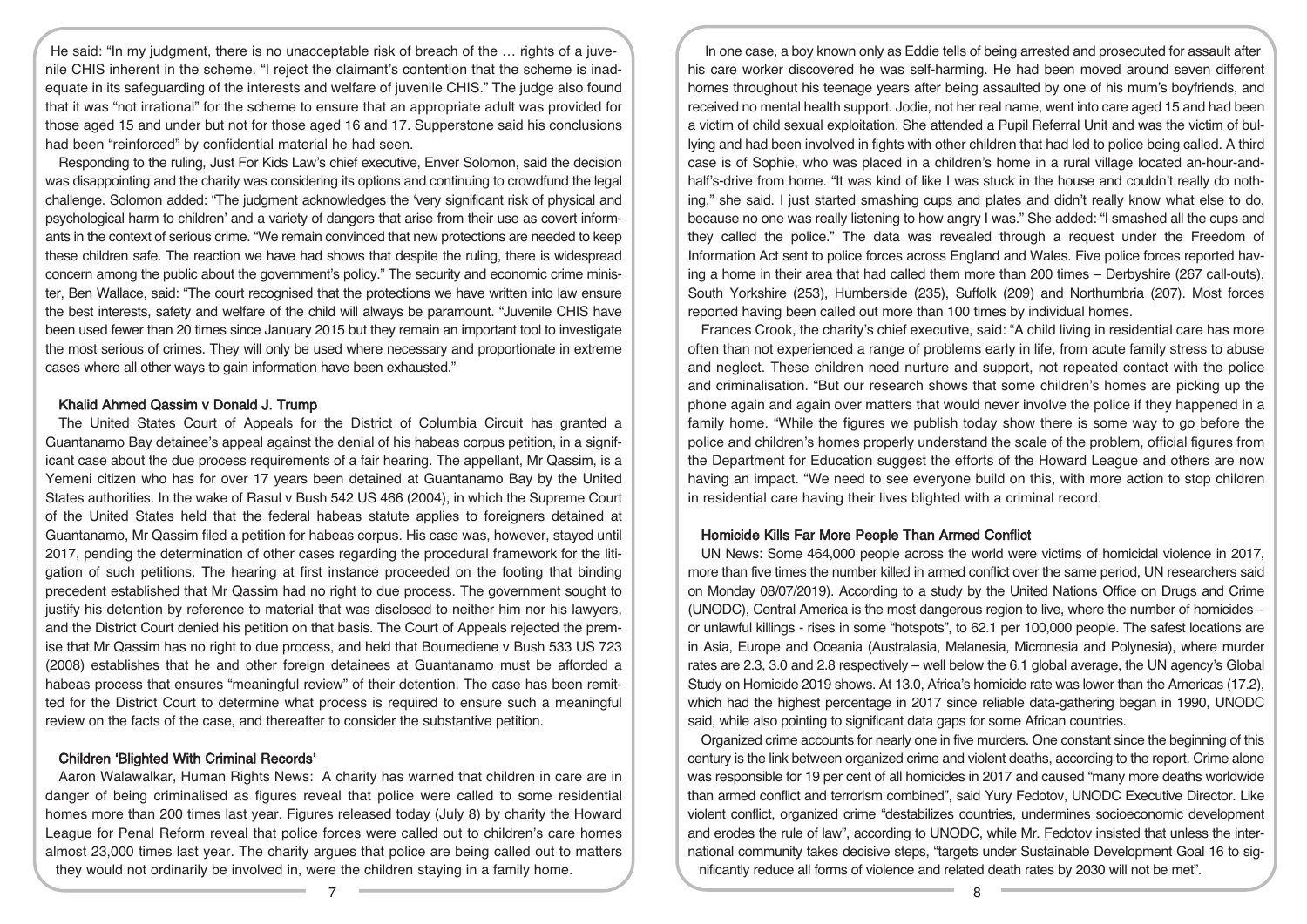Young men at highest risk in all regions. From a gender angle, the UNODC report also finds that while girls and boys aged nine and under, are more or less equally represented in terms of victim numbers, in all other age groups, males make up more than 50 per cent of the toll, according to data from 41 countries. In all regions, the likelihood of boys becoming victims of homicide increases with age, while those aged between 15 and 29 are at the highest risk of homicide globally. In the Americas, for instance, the victim rate among 18 to 19-year-olds is estimated at 46 per 100,000 – far higher than for their peers in other regions, while firearms are also involved "far more often" in homicides in the Americas than elsewhere, the UN report maintains. "High levels of violence are strongly associated with young males, both as perpetrators and victims," the report says, "So violence prevention programmes should focus on providing support to young men to prevent them from being lured into a subculture of… gangs (and) drug dealing."

Femicide 'too often ignored'. While women and girls account for a far smaller share of victims than men, they continue to bear "by far the greatest burden" of intimate partner and family-related homicide, the report finds, adding that more than nine in 10 suspects in homicide cases are men. "Killings carried out by intimate partners are rarely spontaneous or random," Mr. Fedotov said, noting too that the phenomenon is often under-reported and "too often ignored". In a bid to help Governments tackle homicide, the UNODC report identifies several drivers of the problem, in addition to organized crime. They include firearms, drugs and alcohol, inequality, unemployment, political instability and gender stereotyping.

'Targeted' anti-corruption policies needed. The study also underlines the importance of addressing corruption, strengthening the rule of law and investing in public services – particularly education; these are "critical" in reducing violent crime, it insists. Highlighting the report's broad scope – which covers everything from lethal gang violence involving firearms to links with inequality and genderrelated killings - Mr. Fedotov maintained that it "is possible" to tackle the threat from criminal networks with "targeted" policies. These include community engagement and police patrols, as well as policing reform, whose aim is to strengthen trust in officers among the local population.

For those young men already caught up in criminal gangs, they need help "so that they can extricate themselves" through social work, rehabilitation programmes and awareness-raising about nonviolent alternatives. These efforts could be more effective if they took place in "certain countries in South and Central America, Africa and Asia" and "even in countries with high national rates of homicide", the report insists. "Killings are often concentrated in specific states, provinces and cities," it says. "Bringing down overall homicide rates depends ultimately on tackling lethal violence in these 'hotspots'". Although the UNODC study shows that the number of homicides increased from almost 400,000 in 1992 to more than 460,000 in 2017, it explains that the actual global rate has declined (from 7.2 in 1992, to 6.1 in 2017) when measured against population growth.

## Tim Henrik Bruun Hansen v. Denmark

The applicant, Tim Henrik Brun Hansen, is a Danish national who was born in 1965. He is currentlyserving a sentence at Herstedvester Institution (Denmark). The case concerned his complaint about the lack of an external medical opinion in a 2015 High Court decision to keep him in Herstedvester Institution, where he had been held since 1997. Mr Hansen was found guilty in 1996 of deprivation of liberty, attempted rape in particularly aggravating circumstances and abandoning a 10-year-old girl. He was subsequently transferred to Herstedvester Institution. He has several times requested release or a more lenient sentence. Based on medical reports by Herstedvester Institution experts, the requests were refused owing to a

risk of his committing similar crimes unless he agreed to chemical castration, which he refused. A new request for release was brought before the courts in 2014 and it was again rejected at first instance by the District Court. Mr Hansen appealed, arguing that an external medical opinion was needed as his case had reached deadlock as the institution was insisting on chemical castration prior to his release but he refused on health grounds. He relied on Article 5 (right to liberty and security) of the European Convention on Human Rights and the Court's case-law in H.W. v. Germany and Ruiz Rivera v. Switzerland. The High Court upheld the safe custody measure in January 2015, stating also that the submissions under Article 5 of the European Convention could not lead to a different finding and citing a Supreme Court case on that matter in its conclusions. Proceedings for his release also took place in 2016 and when they went to appeal the High Court sought an external opinion from the Medico- Legal Council. The appeal court subsequently maintained his placement in the institute.

The applicant complained that the High Court's decision of January 2015 to maintain his sentence of safe custody, without hearing an external medical expert, had breached his rights under Article 5 § 1 (a) (right to liberty and security) of the Convention.

#### Nigh Impossible' for Victims of Wrongful Conviction to Access Police Material Post-Conviction

Will Bordell, Justice Gap: It is now 'nearly impossible' for the victims of wrongful conviction to access material held by the police that might assist their appeal, according to the chair of the all-party parliamentray group on miscarriages of justice. The Labour MP Barry Sheerman raised the issue in Parliament last month when he asked the justice secretary what steps the Ministry of Justice was taking to improve the post-conviction disclosure regime.

Five years ago the Supreme Court rejected a challenge to the police's refusal to disclose forensic evidence that could have helped to overturn Kevin Nunn's conviction for murdering his ex-girlfriend, Dawn Walker. The court's view was that the duty of disclosure post-conviction was largely curtailed by the need to preserve the 'finality of proceedings' in the public interest and it was for the Criminal Cases Review Commission (CCRC) to act as arbiter as to whether it was appropriate to seek disclosure in a particular case.

As has been reported on the Justice Gap, campaigners believe that the ruling has left those seeking disclosure in a 'Catch-22' – i.e., to make a successful request for evidence, they need to argue that such evidence is likely to demonstrate innocence. However, the only way to establish such knowledge is by accessing the evidence in the first place. According to a new article published in the International Journal of Law, Crime and Justice by Louise Shorter, the journalist who runs the charity Inside Justice, and Professor Carole McCartney of Northumbria University's school of law, Nunn has created an environment where getting access to case materials is a 'lottery'. 'Not only is permission required of the investigating force,' they write, 'who may not be motivated to facilitate the re-opening of a case they consider closed […] but decisions are made on a piecemeal basis, sometimes even exhibit by exhibit.'

In the five-year period since Nunn, campaigners and journalists seeking disclosure have found their efforts increasingly thwarted. According to the Criminal Appeal Lawyers Association, the police and CPS had 'always co-operated with such requests up until the time of the Nunn case'. The report also quotes from a submission coauthored by the Centre for Criminal Appeals and Cardiff Innocence Project to the House of Commons' justice committee's 2018 inquiry into disclosure (here) in which they argue that that CCRC's reviews were 'no longer sufficient to reliably identify miscarriages of justice resulting from disclosure fail-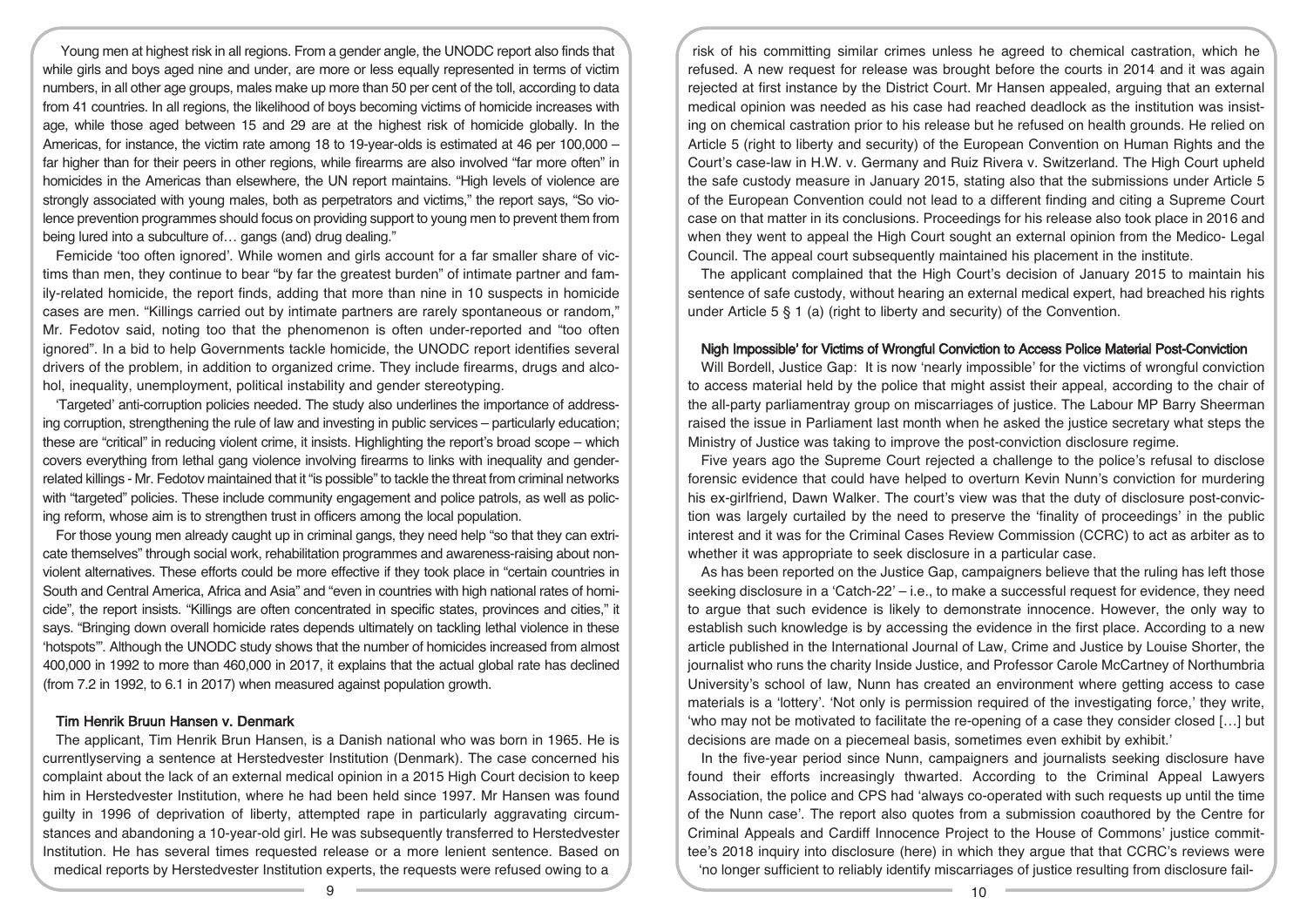ings'. 'It is the defendant or would-be appellant to whom the right of access to post-disclosure should apply,' they argue. 'This right should not be denied because of the existence of an arm's length body subject to the vagaries of government funding levels. In addition, defendants who have not been able to find grounds for appeal without further disclosure are almost never eligible for the CCRC's assistance.' According to the two groups, even 'highly specific requests' for material from the police and CPS (e.g., unseen CCTV footage, identity parade documentation, and details of unfounded allegations) are 'normally turned down'.

The report highlights the case of Victor Nealon who spent 17 years in prison before having his conviction for attempted rape overturned as an example of the CCRC's reluctance to take a proactive role. Nealon had volunteered for a DNA test at his very first police interview. He made two earlier applications to the CCRC in 1999 and 2002. On both occasions, the group agreed to investigate his case and, on both occasions, Nealon called for the watchdog to carry out a DNA test. In its 2002 decision not to refer the case, the CCRC said that it was not its policy to carry out 'speculative tests'. Nealon blames the group for him spending an additional ten years in prison because (in his words) it 'accepted at face value evidence given by the police that examinations had been carried out in respect of forensic evidence'. Richard Foster, chairman of the CCRC, wrote to Nealon in 2014 acknowledging that the group 'could and should have identified there were forensic opportunities that had not been explored'.

Shorter and McCartney argue that the problems have been compounded by the 'widespread ignorance' of the post-conviction disclosure requirements. Just two of the 43 police forces in England and Wales correctly identified the current retention policy in response to freedom of information requests. That national policy is found in the Code of Practice contained in the Criminal Procedure and Investigations Act 1996. It gives guidance about the recording and retention of unused prosecution materials both during proceedings and after conviction. In response to Barry Sheerman's question last month, Edward Argar MP said that the MoJ had 'no plans' to review the post-conviction disclosure regime.

## Teenager Who Died Of Meningitis Was Seriously Failed by HMP Doncaster Healthcare Staff,

Jordan Hullock, a 19 year old from Leeds, died in June 2015 whilst a prisoner at HMP Doncaster. An inquest has today concluded, with the jury finding his death was by 'natural causes' and that there were serious failures and shortcomings in his care in the days leading up to his death. Jordan's family describe him as funny and daft, a typical 19 year old with a caring and loving nature. He had never been in prison before. HMP Doncaster is run by the private company Serco, with healthcare provided at the time by Nottinghamshire Healthcare NHS Trust. Jordan was remanded to HMP Doncaster on 1 June 2015. Jordan soon began complaining of feeling unwell at the prison. From 12 June, he developed headaches and was soon unable to get out of bed, eat, or drink without assistance. His cellmate helped him drink and carried him to the toilet. Prison officers alerted healthcare staff on several occasions, as Jordan was experiencing dizziness, headaches and chest pains. Healthcare staff attended numerous times but often failed to take observations. Where observations were noted, a high temperature and low blood pressure were recorded but not acted on.

On the 18 of June, Jordan's cellmate was released, leaving him alone for hours on end and unable to care for himself. Jordan had a GP appointment booked the following day but did not attend. No GP was asked to visit the cell. Despite concerns from other prisoners and prison staff, Jordan's condition declined to the point of verbal unresponsiveness. On various occasions

after this, healthcare staff attended and noted issues with his health, including again recording low blood pressure and a high temperature, and that Jordan looked severely unwell, but still no action was taken. On the morning unlock of 23 June, staff found Jordan's body and cell were covered in faeces, due to the fact he had become incontinent. Healthcare staff were called but did not arrive until the afternoon and then would not enter the cell until Jordan and the cell were properly cleaned. Delays in sourcing the equipment for this (until around 6.30pm) meant Jordan was left in the contaminated cell, unchecked by healthcare and in his own faeces, for at least ten hours. At this point, Jordan had to be physically carried to the shower block but was unable to wash himself. Another prisoner and prison officer attempted to assist, but Jordan collapsed in the shower blocks. Healthcare staff were urgently called, but on arrival failed to take his blood pressure or temperature and completed the assessment after only eight minutes. The senior nurse, leaving Jordan on the floor of the shower block, then advised officers to return Jordan to his cell. The nursing assistant present was not content with this, and took it upon herself to return and try to assist further. Jordan gulped down the water she gave him, having not had fluid since 21 June, and urgently ate the breakfast bars she offered. She and the prison officer who assisted then left Jordan alone, where he collapsed again and was left on the floor for a further ten minutes before an officer arrived to carry him back to his cell, unable to walk unsupported.

The following morning (24 June) Jordan was found on his cell floor having collapsed again. Healthcare staff attended and again found incontinence. A nurse escalated concerns, and arrangements were made for Jordan to finally see a GP by 2.45pm. After seeing the GP, Jordan was urgently transferred from prison to hospital. Although his mother had contacted the prison on numerous occasions prior to and when Jordan had been hospitalised, she was not told where he was until the following day when he had already been placed in an induced coma. Jordan died six days later on 30 June.

The inquest jury concluded that Jordan's death was by 'natural causes', with the medical cause of death relating to Bacterial Meningitis, pneumonia and his existing heart condition (Aortic Stenosis). The jury narrative said that further steps ought to have been taken by prison healthcare staff and prison officers to try to ensure that Jordan was seen earlier by a GP. They also commented that, "The facts show serious failures in the medical attention given to the deceased following his collapse on 23 June and prior to being seen by the doctor on 24 June 2015." The jury recorded that, during the course of the inquest, Nottingham Healthcare NHS Foundation admitted there were "shortcomings in the standard of physical healthcare provided" to Jordan between 17 and 23 June 2015, as a full set of physical observations and a full clinical assessment was not completed or recorded, and the indicators of physical illness were not acted upon. The jury further commented that, though the evidence did not sufficiently allow them to determine whether this contributed to his death, there were both shortcomings in care over the period described by the NHS Trust, and "serious failures" from 12 to 24 June 2015.

Marie Hullock, Jordan's mother, said: "Not being informed of our child's admission to hospital denied us of the chance to say goodbye. We cannot believe the inhuman and degrading treatment he received while in Doncaster prison. Four years on we are still devastated and angry that we have lost our loving son. We have persisted with this battle to try to get some answers and justice, not only for Jordan losing his life, but for the days and days of suffering he endured whilst he was ridiculously poorly in HMP Doncaster. Even after this long inquest we do not feel satisfied with the outcome, though we are truly grateful for the jury's carefully considered conclusions. We feel people need to be punished for their behaviour and actions towards Jordan. Many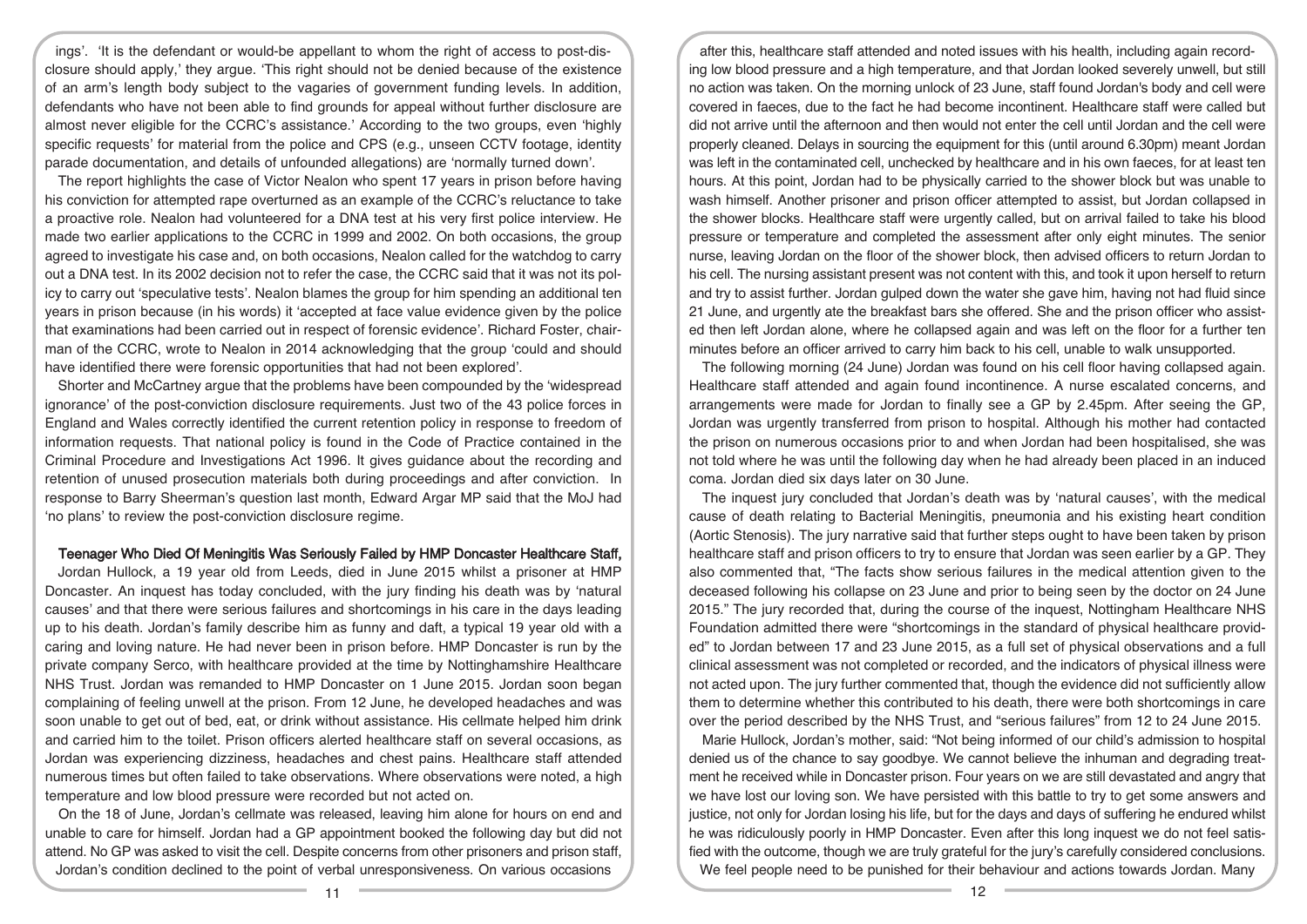failings have been admitted by Nottinghamshire NHS Trust and the individual nurses. What we really wanted was admission as to why certain people did not comply with the requirements of their job, including prison management. We understand the staff may have had high workloads, but we truly feel many had an uncaring nature towards Jordan, as I assume they do towards all prisoners. We hope that the individuals involved have considered their actions and inactions towards Jordan for the past four years, and are faced with guilt and regret. Those who failed him so terribly should not be allowed to nurse again. On the other hand, we would like to thank the very few people that did try to help Jordan. Even if it cannot be proven, we 100% believe that Jordan would still be with us now if he had received the care he needed sooner."

Deborah Coles, Director of INQUEST, said: "Jordan was in need of urgent physical healthcare but instead was dehumanised and ignored. The serious failures in care resulted in him being left to deteriorate in his cell, dependent on another prisoner for his basic needs. Like too many deaths in prison, Jordan's death was far from natural and should have been prevented." In their investigation following his death, Elizabeth Moody the Deputy Ombudsman at Prisons and Probation Ombudsman commented: "This is a sad and disturbing case in which no one took responsibility for ensuring that Mr Hullock received urgent medical attention as he became seriously unwell. It is unacceptable that any prisoner, and particularly a vulnerable young man, should have been treated in such an uncaring manner, allowed to deteriorate in full view of staff and to spend his final days in appalling conditions before he was finally, belatedly, sent to hospital."

Ruth Bundey, of Harrison Bundey solicitors who represent the family, said: "The image of Jordan, left motionless over days in his cell behind a locked door, unable to reach his bell or water tap, and gradually losing the power of speech, is like something out of the dark ages. There can be no excuses for the lack of care afforded to him and the neglect of his needs. His family has sat through horrendous evidence with huge dignity."

## Theresa May to 'Simplify' Funding for Inquests

The prime minister has committed to 'simplify' the funding regime for legal aid for bereaved families in inquests. In response to a question by the Conservative MP Alex Chalk made in relation to two constituents who were relatives of one of the victims of the London Bridge attack. Theresa May said her government were 'committed to simplifying the process for applying for exceptional case funding'. Helen Boniface and Yasmin Waljee OBE of Hogan Lovells last week on the Justice Gap that argued that legal aid must be available as of right and raised the case of Kirsty Boden and Alexandre Pigeard. Alex Chalk also drew attention to Kirsty Boden. 'Despite the fact that at least one of the terrorists' families received legal aid for representation at the inquest, none of the victims' families did,' the MP for Cheltenham said during prime minister's question time. 'Does my right hon. Friend think that we need to look again at the entitlement to legal aid for inquests, so that those people who wish to ask questions about what happened to their loved ones are not left to fend for themselves?' 'One of the many lessons to be learned though is that legal aid must be available as of right for bereaved families at terrorism inquests. Even though these inquests have just concluded, the Government has still not decided whether to grant bereaved families Legal Aid. The only thing they have said is that 'the wider public interest is not served by families having representation'. This seems extraordinary. As both lawyers and engaging our innate humanity we cannot understand this.' Helen Boniface and Yasmin Waljee OBE More than 10,000 people have now signed up to a petition launched last weekcalling for legal aid for inquests launched by the Kirsty Boden's partner James Hodder.

### Fairer Prisoner Incentives to Encourage Rehabilitation

A new prisoner incentives system has been launched (11 July 2019), aiming to improve relations between offenders and officers, encourage rehabilitation and allow governors to deal with local challenges. • Evidence shows incentives more effective at improving behavio  $\cdot$  More flexibility for Governors to meet local challenge  $\cdot$ Latest measure to drive offender rehabilitation The new Incentives Policy Framework will provide overall consistency while giving Governors greater flexibility to tailor programmes that address the specific situation in their prison. Among the new initiatives is the removal of the low 'entry' level of privileges which was felt to effectively punish new prisoners and create an adversarial relationship with staff from the outset. The revised scheme has been developed following consultation with prison Governors and other stakeholders. It is built on evidence that shows positive reinforcement is much more effective at shaping behaviour than punishment, while also encouraging lasting behavioural change and rehabilitation. For those who don't follow the rules or engage, however, a strict system of adjudications ensures that Governors are able to act swiftly. Punishments range from the removal of privileges to harsher measures such as prosecution and additional prison time. Justice Secretary David Gauke said: This new framework gives Governors the tools to set clear behavioural standards for prisoners – enhancing their ability to maintain stability while steering offenders away from a life of crime. Under the changes being introduced, the new system also: • Retains the three privilege levels: basic, standard and enhanced, but removes 'entry level', which Governors say is bureaucratic and penalises prisoners who are new - setting up an adversarial relationship with staff from the outset • Emphasises that staff should consistently use verbal reinforcement for good behaviour and challenge poor behaviour outside formal reviews • Requires Governors to immediately review prisonerincentives after single serious incidents of bad behaviour with a strong presumption that such incidents lead to downgrade • Gives Governors the freedom to increase the amount of time out of cell for recreational activities or exercise alongside education and work programmes • Prisoners that behave well and engage in meaningful activities such as education and employment programmes could receive privileges such as more time in the gym or additional visits • Establishes local 'incentive forums' – comprised of staff and prisoners – to review the fairness and effectiveness of the policy locally, delivering on recommendation 24 of the Lammy Review • Willretain sensible limitations on Governors' freedoms, so that, for example, no paidfor TV channels or other inappropriate incentives are permitted.

## Miscarriage of Justice Compensation Fight to Go to ECtHR

The legal fight on behalf of two wrongly convicted men for compensation for a total of 25 years behind bars is to go to Strasbourg. The latest development was announced at the launch of the latest issue of Proof magazine at the National Union of Journalists last night. Sam Hallam and Victor Nealon will take their test case to the European Court of Human Rights. In January this year, the UK Supreme Court ruled that the 2014 regime which significantly narrowed eligibility for compensation for victims of miscarriages of justice was compatible with the presumption of innocence guaranteed under the European Convention of Human Rights, by Article 6(2). The pair had been denied compensation by Chris Grayling during his controversial tenure as justice secretary under the coalition government's Anti-Social Behaviour, Crime and Policing Act 2014 passed by the then home secretary, Theresa May.Under the new arrangements, to be eligible for compensation you now have to demonstrate your own innocence 'beyond reasonable doubt'. It is a hurdle that reverses the presumption of innocence, and is almost impossible to surmount in the absence of DNA evidence. Nealon had his conviction for attempted rape overturned after DNA evidence pointed to another attacker.

According to the human rights group JUSTICE who intervened in the case, that ruling appears to depart from the case law of the European Court of Human Rights. The new regime defines a 'miscarriage of justice' as occurring when a new or newly discovered fact demonstrates that the person did not commit the offence. 'It requires the person to prove, for the purposes of com-